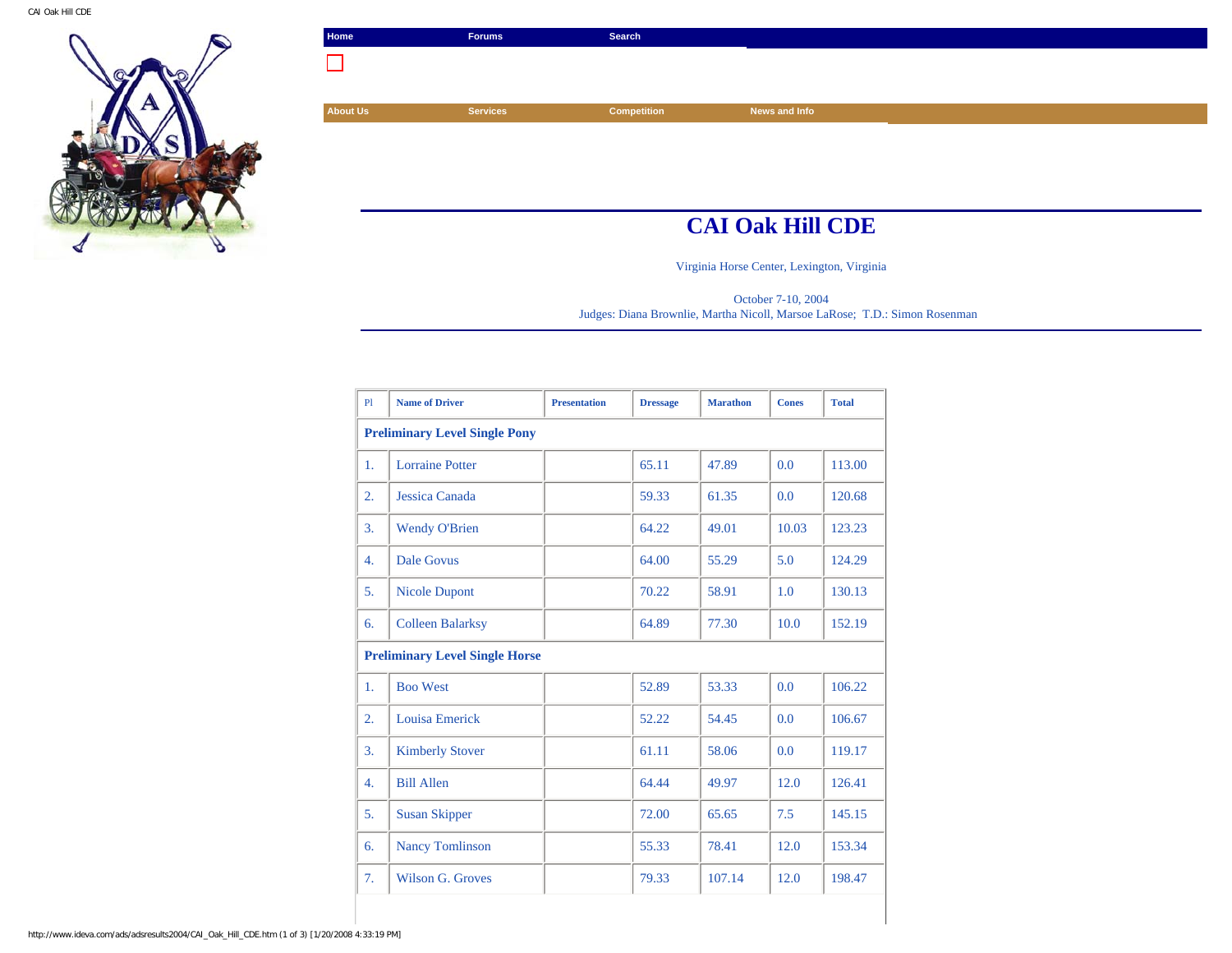| 8. | Lynda Jowers                        | 69.56 | 49.26  | 0.0   | 203.48  |
|----|-------------------------------------|-------|--------|-------|---------|
| 9. | Mark Borkoski                       | 68.44 | 53.42  | 15.0E | 217.36E |
|    | <b>Preliminary Level Horse HC</b>   |       |        |       |         |
| 1. | <b>Kimberly Stover</b>              | 50.44 | 56.53  | 0.0   | 106.97  |
| 2. | <b>Ellen</b> Epstein                | 64.00 | 0.00   | 14.5  | 149.16  |
|    | <b>Preliminary Level Horse Pair</b> |       |        |       |         |
| 1. | <b>Ellen</b> Epstein                | 60.67 | 52.09  | 18.5  | 131.26  |
|    | <b>FEI Pony Single</b>              |       |        |       |         |
| 1. | Miranda Cadwell                     | 66.33 | 66.66  | 0.0   | 132.99  |
| 2. | <b>Jennifer Matheson</b>            | 52.67 | 89.98  | 0.0   | 142.65  |
|    | <b>FEI Horse Single</b>             |       |        |       |         |
| 1. | Ryan Weatherford                    | 41.67 | 66.72  | 27.0  | 135.39  |
| 2. | <b>Robin Groves</b>                 | 66.33 | 69.50  | 15.5  | 151.33  |
| 3. | <b>Scott Adcox</b>                  | 55.00 | 76.27  | 21.0  | 152.27  |
| 4. | <b>Sterling Graburn</b>             | 82.33 | 72.90  | 10.0  | 165.23  |
| 5. | <b>Carole Dailley</b>               | 89.00 | 65.66  | 22.0  | 176.66  |
| 6. | Donna Crookston                     | 76.33 | 114.26 | 10.5  | 201.09  |
|    | <b>FEI Horse Pair</b>               |       |        |       |         |
| 1. | <b>Eleanor Gallagher</b>            | 48.64 | 74.73  | 22.0  | 145.37  |
| 2. | <b>Gary Stover</b>                  | 58.03 | 77.39  | 13.5  | 148.92  |
| 3. | <b>Gritz Grupe</b>                  | 56.96 | 76.99  | 18.5  | 152.45  |
| 4. | <b>Alan Aulson</b>                  | 73.81 | 73.72  | 28.0  | 175.53  |
| 5. | <b>Keady Cadwell</b>                | 79.79 | 80.14  | 42.0  | 201.93  |
|    | <b>FEI Pony Fours</b>               |       |        |       |         |
| 1. | <b>Katie Whaley</b>                 | 58.93 | 90.97  | 0.0   | 149.90  |
|    | <b>FEI Horse Fours</b>              |       |        |       |         |
| 1. | <b>Chester Weber</b>                | 37.07 | 86.29  | 15.0  | 138.36  |
| 2. | <b>James Richards</b>               | 69.33 | 81.22  | 11.5  | 162.05  |